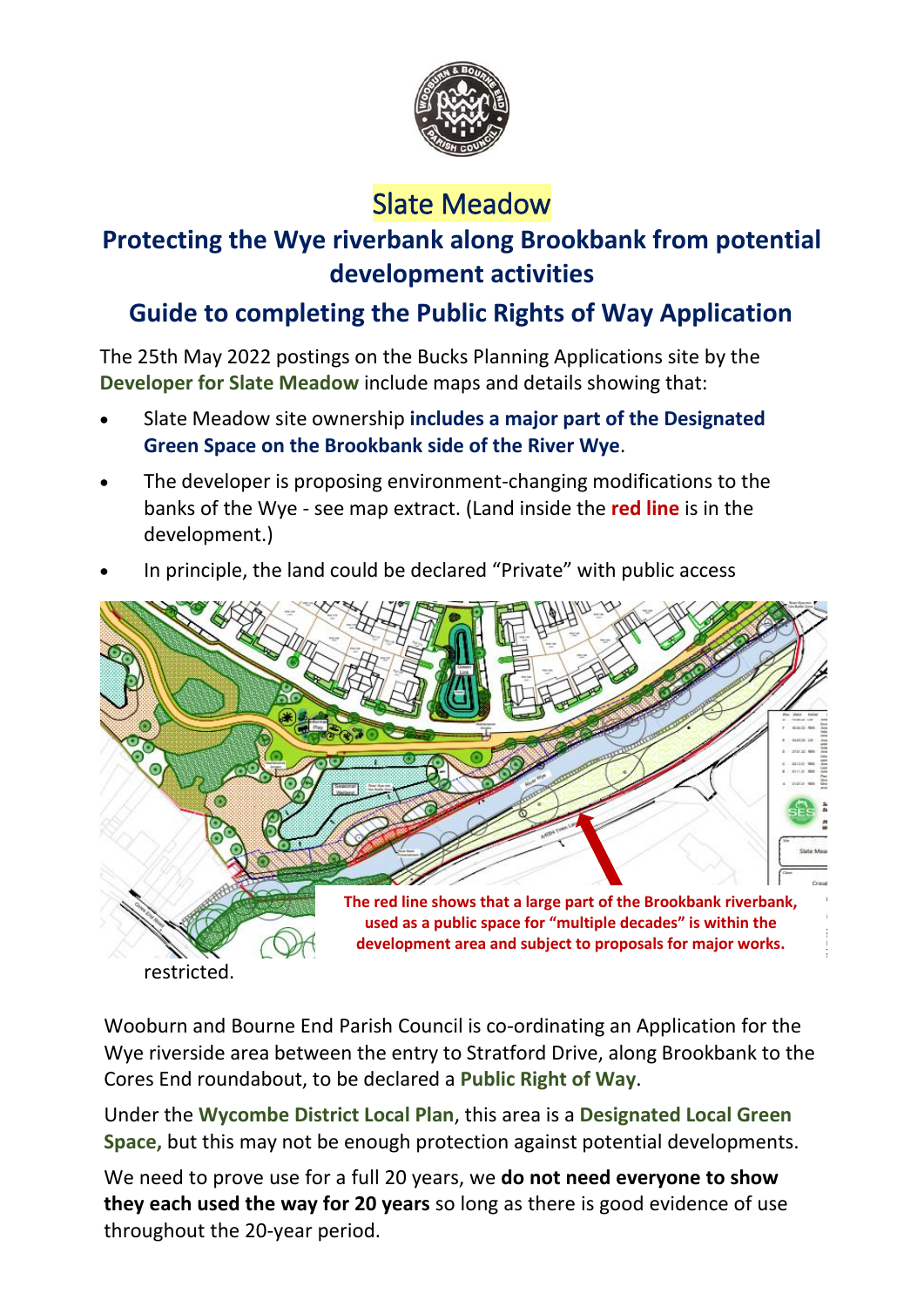### **The Application Process**

The Buckinghamshire Council Application process for a Public Right of Way (PROW) involves a detailed set of documents, with three parts.

**Part 1** is a 5-page introduction to the process and confirmation of what must be done.

Residents may want to read this, but it is not essential.

**Part 2** contains **Forms 1, 2 and 3** which the main applicant (in this case your Parish Council) must complete to identify the Right of Way and list the residents who individually have completed their personal Applications, which are Part 3.

**No action is needed by Residents, but they should read, understand and agree with the content of Part 2.**

#### **Part 3** is the **Public Right of Way (PROW) User Evidence Statement**.

Each Resident participating in the Application must complete this form.

It contains 8 pages and its demands for evidence of your use of the proposed PROW are exacting. However, the **Parish Council is offering assistance** in four ways:

- 1. **This Guide**, which provides an overview of how to complete the Form.
- 2. **Pre-filling the definition of the location and character** of the proposed PROW, including the required Map. [**Note**: It is assumed that all participants will be concerned about the same Wye/Brookbank location, allowing a shared set of definitions to be used. However, if any Resident prefers to complete the details for themselves, a blank version of the form is available.]
- 3. **Assistance from Council Office staff and Councillors** in completing the Form, but the answers provided must be your own wording and you are required to sign the form personally.
- 4. **By supplying the "User" Application Form** in your preferred format, with or without the "prefilling" of locations details and map.

Your individual User Evidence forms will be gathered by the Council, for listing in the Part 2 form and submission as a single Application to the Buckinghamshire Council.

A copy of your individual Form can be provided by the Council Office for you to retain, and the whole Application will be a public document